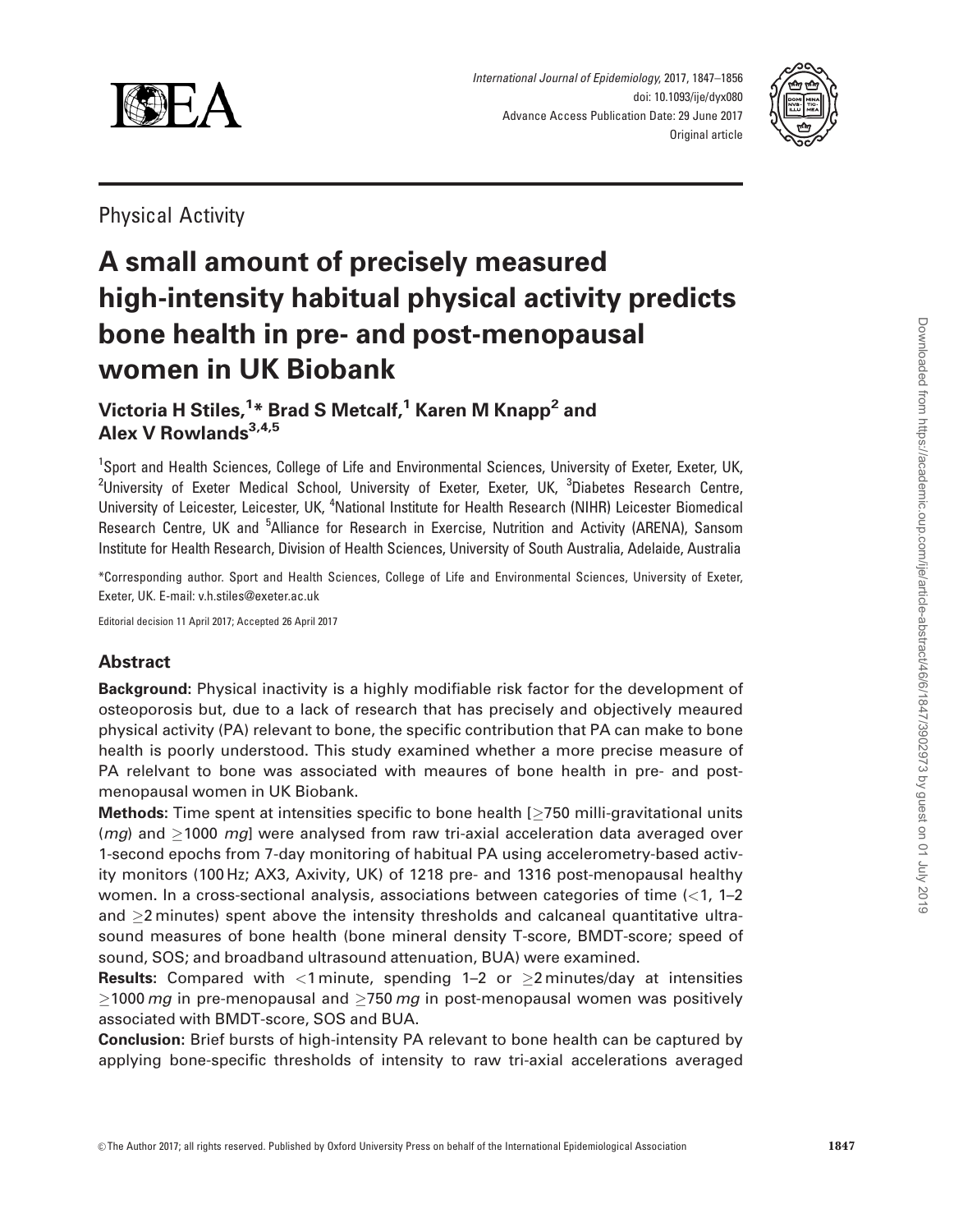over 1-second epochs. Accumulating 1–2 minutes/day of high-intensity PA, equivalent to running in pre-menopausal women and slow jogging in post-menopausal women, is associated with better bone health.

Key words: osteoporosis, accelerometer, raw acceleration, quantitative ultrasound

#### Key Messages

- Brief bursts of high-intensity habitual physical activity (PA) beneficial to bone health can be quantified from accelerations measured at the wrist with accelerometry-based activity monitors.
- This method provides a step-change in the ability to precisely and objectively measure PA relevant to bone from commercially available tri-axial wrist-worn monitors typically employed in large population studies.
- Accumulating 1–2 minutes or  $\geq$ 2 minutes per day of high-intensity PA, equivalent to running in pre-menopausal women and slow jogging in post-menopausal women, is associated with better bone health.
- Future research should further exploit high-resolution accelerometry-based activity monitor data to determine the optimal temporal characteristics of PA for bone health to inform the development of manageable and effective PA interventions.

## Introduction

Osteoporosis is a brittle bone disease that affects women (one in three) more than men (one in five) especially over the age of  $50<sup>1,2</sup>$  $50<sup>1,2</sup>$  $50<sup>1,2</sup>$  It causes over 300 000 people a year in the  $UK<sup>3</sup>$  and over 2 million in the USA<sup>[4](#page-8-0)</sup> to suffer a fragility fracture resulting in significant pain, disability, loss of independence and increased risk of morbidity, especially in the first 6 months after fracture.<sup>[2](#page-8-0),[3](#page-8-0)</sup> In women, the incidence of osteoporosis increases dramatically post meno-pause<sup>[1](#page-8-0)-[3](#page-8-0)</sup>; therefore, identification of strategies that may optimize bone health in both pre- and post-menopausal women is a priority.

Physical inactivity is a highly modifiable risk factor for the development of osteoporosis $5-7$  but the specific contribution that physical activity (PA) can make to accruing, maintaining or minimizing the loss of bone mass is poorly understood compared with other modifiable lifestyle risk factors such as diet, smoking and alcohol.<sup>2,[7–9](#page-8-0)</sup> Whereas PA guidelines recommending the accumulation of at least 150 minutes/week of moderate PA, in bouts of 10 minutes or more, exist for cardivascular and metabolic health, $10,11$ there are no specific PA recommendations for reducing the risk of poor bone health that likely benefits from a different dose of activity characterized by short, dynamic, sporadic bursts.[12,13](#page-8-0) The development of bone-specific PA guidelines is limited by a lack of research that has precisely and objectively assessed the influence of exercise interven- $tions^{2,14}$  $tions^{2,14}$  $tions^{2,14}$  or habitual PA on bone-health outcomes. Consequently, there is a lack of evidence for positive

associations between bone mineral density (BMD) and moderate or vigorous intensities of PA in women.<sup>[15](#page-8-0)[,16](#page-9-0)</sup>

Until recently, the outcome for objectively measured PA in large cross-sectional bone-health studies has been timeaccumulated in sedentary-, light-, moderate- or vigorousintensity categories determined from proprietary counts (device-specific) from hip-worn monitors summed over user-defined [15](#page-8-0)- or 60-second epochs.<sup>15[,16](#page-9-0)</sup> The classification of the intensities corresponds to energy expenditure during steady-state exercise, making them most relevant to cardiovascular and metabolic health[.17–19](#page-9-0) Chastin and col-leagues<sup>[16](#page-9-0)</sup> suggest that their counterintuitive finding for the absence of an association between BMD and PA at moderate and vigorous intensities may be due to summarising proprietary counts from hip-worn accelerometry-based activity monitors over 60-second epochs. For short dynamic episodes of activity, averaging has the effect of oversmoothing, misclassifying and underestimating time spent in moderate or vigorous intensities, thus failing to capture the very activities that are likely to benefit bone.<sup>[16](#page-9-0)</sup> Classification of activity into intensity categories calibrated with energy expenditure from steady-state activity relevant to cardiovascular and metabolic health outcomes may also contribute to the failure to detect an association between more dynamic intensities of PA and bone health.<sup>[20](#page-9-0)–[22](#page-9-0)</sup>

The commercial availability of high-resolution tri-axial accelerometry-based activity monitors that collect and store raw acceleration data at up to 100 Hz for 7 days provides the opportunity to more precisely measure intensities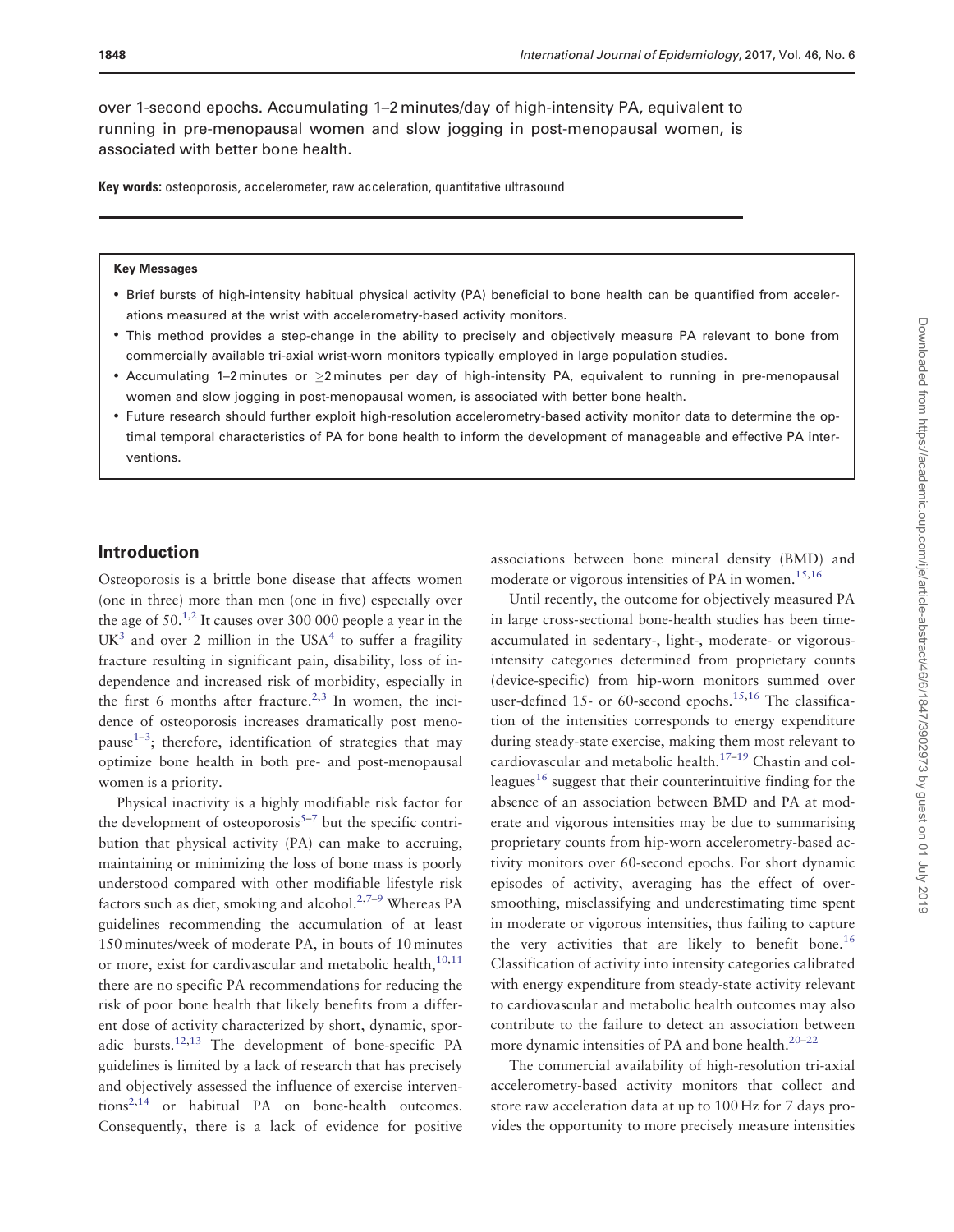of PA beneficial to bone. We calibrated raw peak acceleration from these monitors worn on the hip and wrist with external ground reaction force in adults<sup>[21](#page-9-0)</sup> and determined the magnitude of acceleration associated with ground reaction forces that are beneficial to bone in pre-menopausal women[.23](#page-9-0) Providing a valid measure of activity relevant to bone from wrist-worn monitors is particularly important because, compared with hip-worn monitors, they result in higher levels of participant compliance, greater wear-time and therefore more accurate measures of habitual PA.<sup>[24](#page-9-0)</sup> The use of wrist-worn monitors to objectively measure PA is becoming more common in large population surveys and national health databases including UK Biobank.

UK Biobank is a new open-access large-scale prospective epidemiological resource that holds baseline measures on 500 000 adults including quantitative ultrasound scanning (QUS) of the heel and, in a sub-sample of approximately 100 000 participants, objective measurement of habitual (free-living) PA from 7-day monitoring using a commercial wrist-worn tri-axial accelerometer that sampled and stored raw accelerations at 100 Hz. These high-resolution files present a unique opportunity to derive a more precise measure of PA relevant to bone from raw acceleration data in a large cross-sectional study. Brief bursts of high-intensity activity can be quantified using intensity thresholds specific to bone health. We hypothesize that precise bone-specific measures of PA will predict measures of bone health in both pre- and post-menopausal women independently of PA accrued at all other intensities and other factors thought to influence bone.

## **Methods**

Questionnaire and baseline physical measures including QUS of the heel were collected from 500 000 adults aged 40–69 years attending one of 21 assessment centres across Britain between 2006 and 2010. Objective measurements of PA were collected in a sub-sample (approximately 100 000) of the same cohort between 2013 and 2015. Details of recruitment and measurements used to obtain data for this resource can be found on the UK Biobank website: <https://www.ukbiobank.ac.uk>.

#### Study sample

To reduce the influence of conditions or treatments affecting either bone health or PA, only 'healthy' individuals, in the order outlined in [Figure 1](#page-3-0), were selected. For comparison, where complete sets of data were available, general health and activity characteristics for excluded pre- and post-menopausal samples are presented [\(Figure 1\)](#page-3-0). Premenopausal ( $n = 1218$ ) and post-menopausal ( $n = 1316$ )

women forming the included sample were analysed separately due to the potential for different PA intensity thresholds to predict bone health in each group.

#### Bone-health outcome measures

Participants had calcaneal QUS measurements of their left and right calcaneus performed using the Sahara Clinical Bone Sonometer (Hologic, Bedford, MA). BMDT-scores (number of standard deviations above or below peak BMD from a young sex-matched average) were derived from estimated BMD, calculated using the following formula:

Heel BMD = 
$$
0.002592 \times (BUA + SOS) - 3.687g/cm^2
$$
,

where SOS is the speed of sound (m/s) and BUA is the broadband ultrasound attenuation  $(dH/MHz)$ .<sup>25</sup> The OUS measurements were averaged between the left and right calcaneus (one measurement from each) for each participant. In accordance with good practice, daily qualitycontrol and cleaning procedures were conducted in line with the manufacturer's recommendations across all assessment centres. Further details of the QUS testing protocol are available on the UK Biobank website.

#### PA monitoring

Raw acceleration files (.cwa) containing 7-day, 100-Hz data from tri-axial AX3 (Axivity, Newcastle, UK) accelerometers worn on the dominant wrist were downloaded from UK Biobank and auto-calibrated, re-sampled (100 Hz) and converted to .wav format using open-source software (Omgui Version 1.0.0.28; Axivity). An openaccess package (GGIR Version 1.3–2) in R [\(http://cran.r](http://cran.r-project.org/)[project.org/](http://cran.r-project.org/)) was used to convert raw accelerations  $(x-$ ,  $y-$  and  $z-$ axes) in .wav files to magnitudes of dynamic acceleration [resultant vector magnitude, corrected for gravity, expressed as Euclidean Norm Minus One (ENMO) in milli-gravitational units,  $mg^{26,27}$  $mg^{26,27}$  $mg^{26,27}$  averaged over 1-second epochs from which time accumulated at different intensities from 6 valid days (16 hours/day), including one weekend day, of wear was used to calculate an average day of activity. Month of PA measurement was extracted to allow for any adjustments in PA due to seasonal variation to be made.

Using wrist-worn monitors that produce acceleration magnitudes equivalent to the  $AX3<sub>1</sub><sup>28</sup>$  $AX3<sub>1</sub><sup>28</sup>$  $AX3<sub>1</sub><sup>28</sup>$  Hildebrand and col-leagues<sup>[19](#page-9-0)</sup> found thresholds of approximately 100 mg and 400 mg represented moderate and vigorous intensities of activity based on energy expenditure for 3 and 6 METs, respectively, in adults (aged  $34 \pm 10$  years). The moderate intensity approximated brisk walking, with the vigorous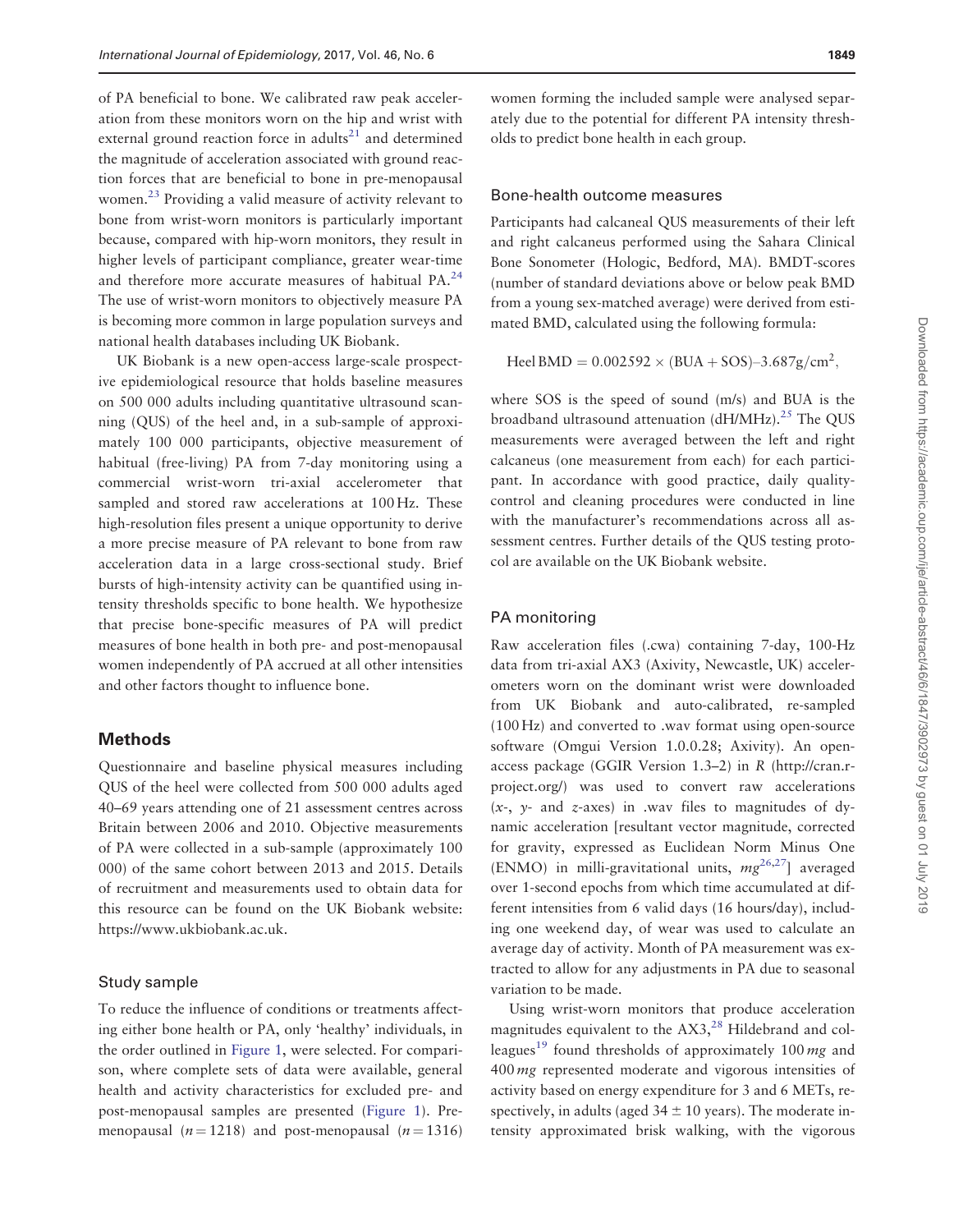<span id="page-3-0"></span>

Bone mineral density T-score  $-0.21(1.0)$  $-0.72(1.0)$ Overall acceleration average  $(mg)$ 29.6 (10.0)  $26.9(8.1)$ 1 Only 12389 of the 34686 cases excluded at Stage 2 have complete data for the characteristics described with largest attrition due to incomplete bone densitometry data (16014) <sup>2</sup> Overall acceleration average in milli-gravitational units (mg) is a measure of general physical activity provided by UK Biobank. A higher average mg=a higher level of activity.

<sup>3</sup> Comparison data for the included pre- and post-menopausal samples is presented in Table 1 except for overall health ratings (lower number=higher perceived level of health) which are 1.8 (0.6) and 1.8 (0.5) and overall acceleration averages which are 32.1 (9.0) and 28.8 (7.5) respectively.

Figure 1. Study-inclusion flow chart.

threshold just over half the  $750 \, mg$  output elicited during running (8 km/h)—an activity that has been found to exceed impact magnitudes and loading rates beneficial to bone.[23,29,30](#page-9-0) When calibrating acceleration magnitudes with ground reaction force beneficial to bone,<sup>[23](#page-9-0)</sup> the thresholds we identified corresponded to the acceleration magnitudes found during running at 8 km/h (slow jogging) and 10 km/h, equivalent to 750  $mg$  and 1000  $mg$  when averaging over 1-second epochs.<sup>19,31</sup> Time spent at intensities

 $\geq$ 750 mg (PA $\geq$ 750 mg) and  $\geq$ 1000 mg (PA $\geq$ 1000 mg) were therefore used in the present study to examine thresholds of activity specific to bone.

#### Covariates

Variables collected by UK Biobank that were believed to be, or have previously been shown to be, associated with bone health and/or PA were treated as potential covariates.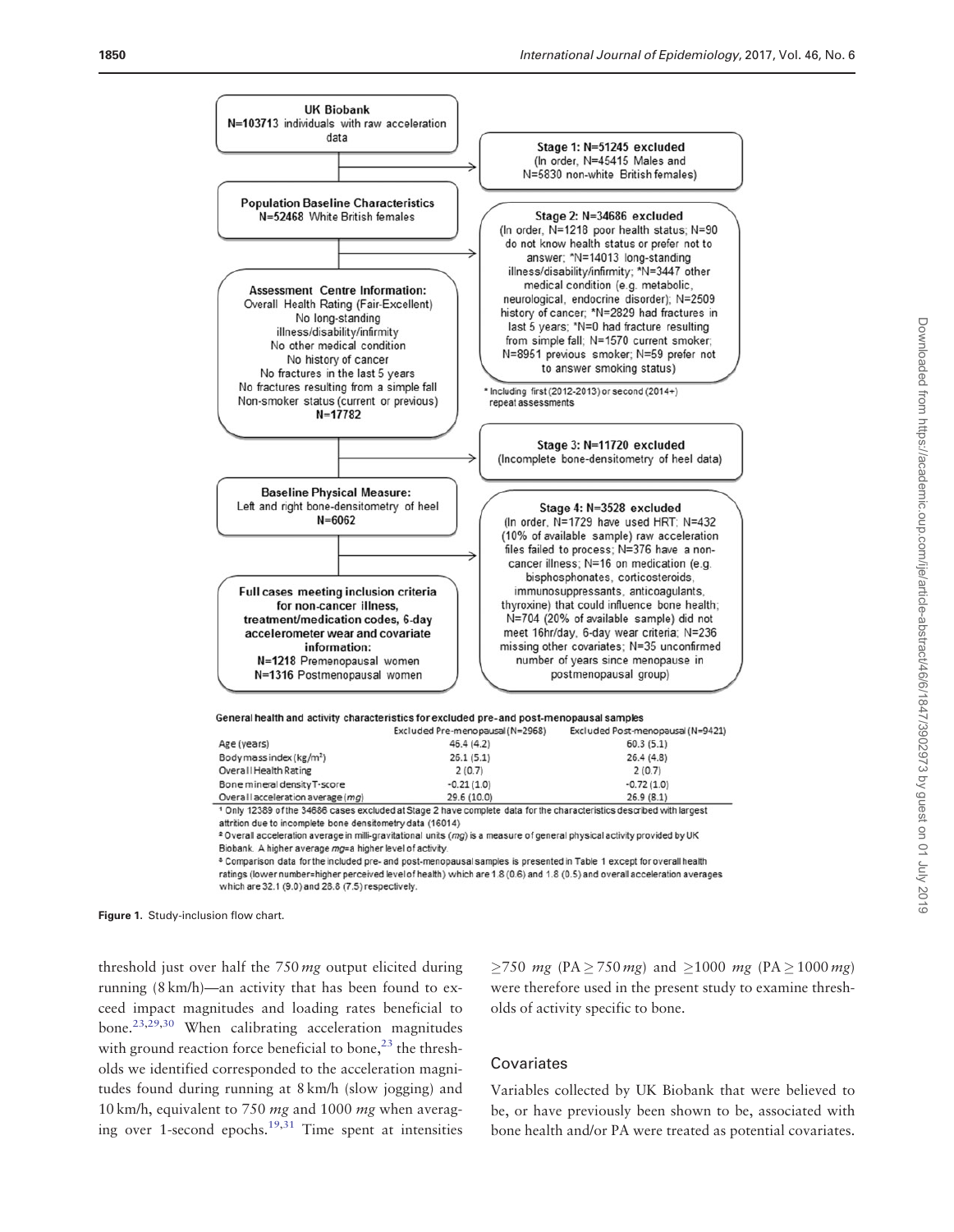Baseline measures for age, height, fat mass and fat-free mass (bioelectrical impedance; Tanita BC418MA), selfreported alcohol, nutritional intake and current medications were extracted from UK Biobank. Whereas estimated calcium intake (mg) could intuitively be an important determinant of bone health, it was not included as a covariate in this report due to only half the sample providing data for it and the absence of any correlation  $(r = 0.001)$  between calcium intake and BMDT-score in the half that did provide a measure. Estimated alcohol consumption (units/ week) was calculated from self-reported volumes of intake multiplied by units for each alcohol type.<sup>[32](#page-9-0)</sup> Continuous variables for age at menarche, the number of years taking contraceptive and years since the menopause (where applicable) were extracted or calculated from female-specific factors from the touchscreen questionnaire. The number of years between baseline and PA measures was also calculated to allow any influence in time between measures of bone health and PA to be examined. Covariates for PA (50–99  $mg$  and 100–749 or 100–999  $mg$ ) were created to allow associations between time spent at higher intensities and measures of bone health to be analysed independently of time spent being in activities at all other intensities. To reduce the amount of dilution that light-intensity activity (which may also be beneficial to bone)<sup>16</sup> has on measures of moderate activity and above, time spent in 50–99 mg was used as a separate PA covariate to time spent between 100–749 mg and 100–999 mg for respective analyses.

#### Statistical data analysis

For the first stage of the model-building process, all of the covariates were entered simultaneously into the regression model (Model 1) without removal (e.g. all entered covariates remained in the model irrespective of their p-value). Plotting the residuals of this covariate model against PA  $\geq$  750 mg or PA  $\geq$  1000 mg indicated that the relationship was curvilinear, requiring a second-order polynomial to model it. For ease of interpretation, we decided to address the curvilinear relationship by converting the continuous  $\geq$  750 mg/PA  $\geq$  1000 mg variables into categorical variables  $\left( < 1, 1 - 2, \geq 2 \right)$  minutes/day). The parameters of these categories were chosen after examining the distribution of time spent at intensities  $\geq$ 1000 mg and  $\geq$ 750 mg for pre- and post-menopausal women, respectively, and consideration of the lowest accumulated dose of PA that would lend itself to a plausable public health message. Consequently, for the second stage of the modelbuilding process (Model 2), we entered the categorical variables for  $PA \ge 750 \, mg/PA \ge 1000 \, mg$  (<1 minute/day being the reference category) into the model that contained all of the covariates with BMDT-score as the outcome

measure. The models were repeated with BUA and SOS as the outcome measures. A sample size of  $n \sim 1200$  and  $n \sim 1300$  in each group provides  $\sim 90\%$  power (at  $p = 0.05$ ) to detect very small (~1%, partial  $R^2$  change- $= 0.011$ ) increases in the explained variance of bone health by adding  $PA \ge 750 \, mg/PA \ge 1000 \, mg$  to a covariate model that already explains  $\sim$ 10% of the variance. All analyses were carried out in IBM SPSS Version 23 (IBM, Chicago, IL).

## **Results**

Descriptive statistics for measures of bone health, covariates and PA-by-intensity variables are reported in [Table 1](#page-5-0) for pre-menopausal and post-menopausal women separately. Means and standard deviations are reported for normally distributed variables and medians and interquartile ranges for variables that are positively skewed. There was no need to adjust PA data for the potential effects of seasonality, as there was no evidence in this sample that PA differed by season (e.g. summer vs autumn, vs winter and vs spring were all  $p \ge 0.20$  for PA  $\ge 1000$  mg in the pre-menopausal group and  $PA \ge 750 \, mg$  in the postmenopausal group). Tables [2](#page-6-0) and [3](#page-6-0) report the betacoefficients [with 95% confidence intervals (CIs) and p-values] for all the PA-by-intensity variables obtained from the full model (Model 2) that best predicted bonehealth measures for pre-menopausal and post-menopausal women. In addition, the  $R^2$  increase for the PA  $\geq$  750 mg or  $PA \geq 1000$  *mg* variable was reported.

#### Pre-menopausal women

Whereas there was some evidence that the time spent in  $PA \ge 750 mg$  was positively associated with BMDT-score ( $p = 0.04$ ), the evidence for PA  $\geq 1000$  *mg* was much stronger ( $p = 0.001$ ). Additional analysis implied that time spent in PA at 750–999 mg ( $p = 0.16$ ) did not contribute at all to the association of  $PA \ge 750 \, mg$ ; it was due almost completely to time spent at  $PA \geq 1000 \, mg$ . For this reason, we are not reporting the  $PA \ge 750 \, mg$  variable for premenopausal women, as this would lead to inappropriate recommendations; we are only reporting the results of the model that examined  $PA \ge 1000 mg$ . In this final model,  $PA \geq 1000 mg$  was the only PA-by-intensity variable that was associated with BMD [e.g. BMD was 0.20  $(p = 0.024)$ ] and 0.29 ( $p < 0.001$ ) T-scores higher in pre-menopausal women who spent 1–2 minutes/day and  $\geq$  2 minutes/day, respectively, in  $PA \ge 1000 mg$  than in pre-menopausal women who spent<1 minute/day at that intensity;  $R^2$ increased by 1.2% ( $p = 0.001$ ) from the 1.4% covariate model]. There was no evidence that time spent in PA at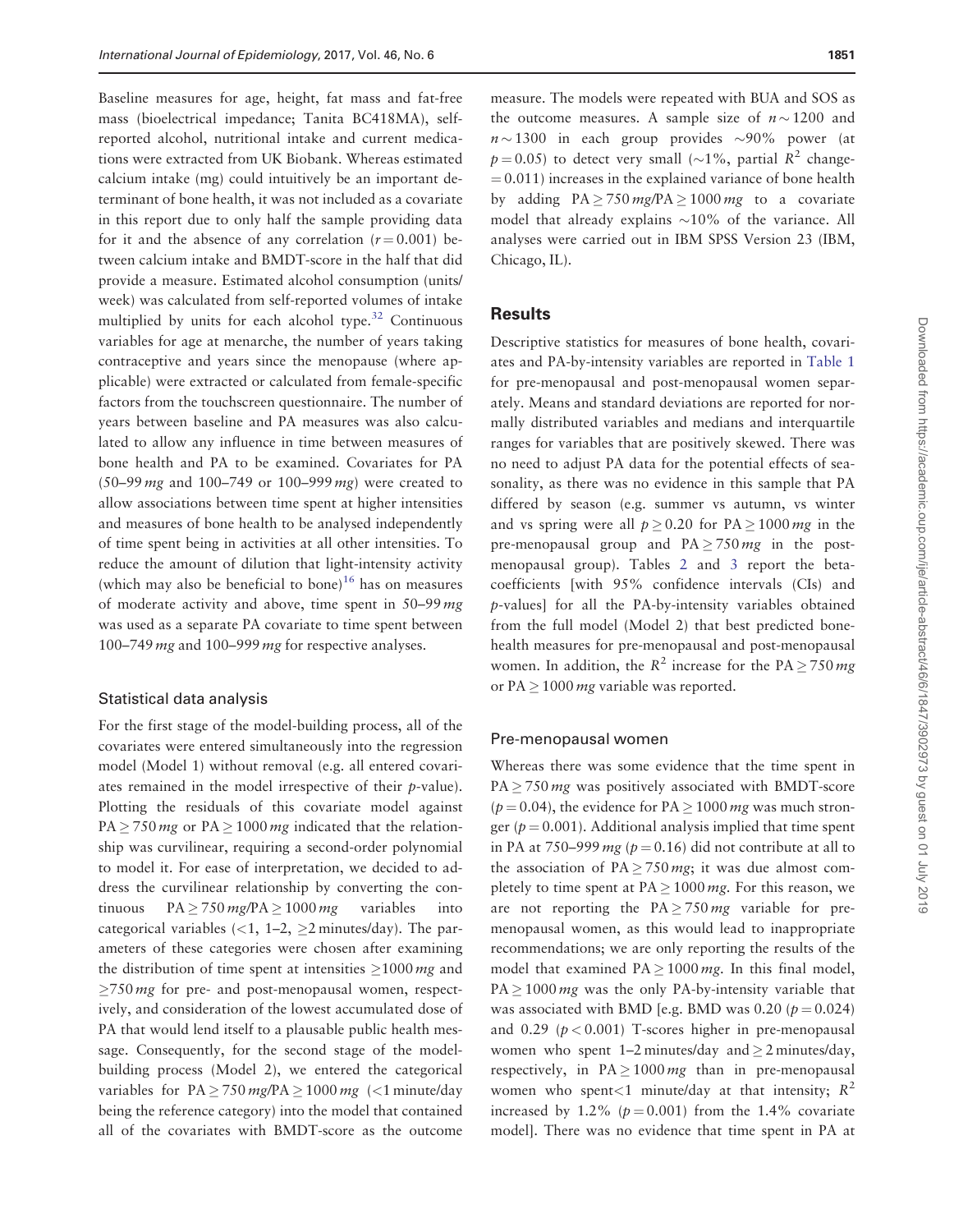<span id="page-5-0"></span>Table 1. Summary characteristics of pre-menopausal and post-menopausal women

| Measures                                       | Pre-menopausal ( $n = 1218$ ) | Post-menopausal ( $n = 1316$ ) |  |
|------------------------------------------------|-------------------------------|--------------------------------|--|
| Age and time                                   |                               |                                |  |
| Age at baseline (years) <sup>a</sup>           | 46.2(3.9)                     | 58.9(5.0)                      |  |
| Years since menopause (years)*                 |                               | $7(3-11)$                      |  |
| Age at menarche (years)                        | 13.1(1.5)                     | 12.9(1.5)                      |  |
| Contraceptive pill (years from first to last)* | $10(4-18)$                    | $6(0-13)$                      |  |
| Years between baseline and PA (years)          | 4.8(0.7)                      | 4.8(0.7)                       |  |
| Body size and composition                      |                               |                                |  |
| Weight $(kg)^*$                                | $65.4(59.5 - 74.0)$           | $66.4(60.3 - 74.0)$            |  |
| Height $(m)$                                   | 1.65(6.0)                     | 1.63(6.1)                      |  |
| Body mass index (BMI, kg/m <sup>2</sup> )*     | 24.0 (22.0-27.0)              | $24.9(22.6 - 27.6)$            |  |
| Fat mass $(kg)^*$                              | $21.3(17.1 - 27.4)$           | 23.1(18.7–28.9)                |  |
| Fat-free mass (kg)*                            | 44.5 (41.8-47.5)              | 43.3 (40.8-46.1)               |  |
| Dietary information                            |                               |                                |  |
| Consumption of alcohol (units/week)*           | $6.4(1.8-12.8)$               | 6.4(1.4–11.7)                  |  |
| Physical activity (by intensity)               |                               |                                |  |
| $PA = 50-99 mg$ (min/day)                      | 131(26)                       | 130(26)                        |  |
| PA = $100-999^{b}/749^{c}$ mg (min/day)        | 142 (44)                      | 125(42)                        |  |
| $PA \ge 1000^b/750^c$ mg:                      |                               |                                |  |
| $(<1$ min/day) <sup>#</sup>                    | 73% (887)                     | $62\%$ (816)                   |  |
| $(1-2 min/day)^*$                              | $12\%$ (151)                  | 21% (276)                      |  |
| $(>2 min/day)^{\#}$                            | 15% (180)                     | 17% (224)                      |  |
| Bone health                                    |                               |                                |  |
| Bone mineral density (BMDT-score)              | $-0.11(0.95)$                 | $-0.63(0.96)$                  |  |
| Speed of sound (SOS, m/s)                      | 1563(28)                      | 1548 (28)                      |  |
| Broadband ultrasound attenuation (BUA, dH/MHz) | 78.4 (14.3)                   | 71.2(15.1)                     |  |

All values are means (standard deviations) unless indicated otherwise. \*Median (inter quartile range). \*Percentage (n). PA, physical activity; mg, milli-gravitational units; min/day = minutes per day. <sup>a</sup>No participant was less than 40 years old at their baseline measure; <sup>b</sup>threshold for pre-menopausal women; <sup>c</sup>threshold for post-menopausal women.

50–99 mg or PA at 100–999 mg were related to BMD with or without  $PA \ge 1000 mg$  in the model (with:  $p = 0.943$ and  $p = 0.987$ , respectively; without:  $p = 0.674$  and  $p = 0.211$ , respectively). The pattern of results was very similar when SOS and BUA were used as the markers of bone health.

#### Post-menopausal women

In post-menopausal women, the association was much stronger between BMD and PA $\geq$ 750 $mg$  than between BMD and  $PA \ge 1000 mg$  (unlike in pre-menopausal women). Additional analysis showed that the association with PA  $\geq$  750 mg was due almost completely to time spent in PA at  $750-999mg (p < 0.001)$ , and not at all to time spent in  $PA \ge 1000 \, mg$  ( $p = 0.79$ ). For this reason, we are not reporting the  $PA \ge 1000 \, mg$  variable for postmenopausal women, as this would lead to inappropriate recommendations; we are only reporting the results of the model that examined the  $PA \ge 750 mg$  variable (which clearly includes time in  $PA \ge 1000 \, mg$ ). In this final model,  $PA \ge 750 \, mg$  was the only PA-by-intensity variable that

was associated with BMD [e.g. BMD was 0.16 ( $p = 0.024$ ) and 0.27 ( $p = 0.001$ ) T-scores higher in post-menopausal women who spent  $1-2$  minutes/day and  $\geq 2$  minutes/day, respectively, in  $PA \ge 750 mg$  than in post-menopausal women who spent <1 minute/day at that intensity;  $R^2$ increased by 0.9% ( $p = 0.002$ ) from the 7.2% covariate model]. There was no evidence that time spent in PA at 50–99 mg or PA at 100–749 mg were related to BMD with or without PA  $\geq$  750 *mg* in the model (with:  $p = 0.823$  and  $p = 0.226$ , respectively; without:  $p = 0.408$  and  $p = 0.808$ , respectively). The pattern of results was very similar when SOS and BUA were used as the markers of bone health.

## **Discussion**

Using a bone-health-specific, precise and objective measures of time spent in high-intensity dynamic activity, we have demonstrated a step-change in the ability to measure PA relevant to bone and revealed a positive association between habitual physical activity and bone health in both pre- and post-menopausal women. In contrast to previous research, which summed proprietary counts from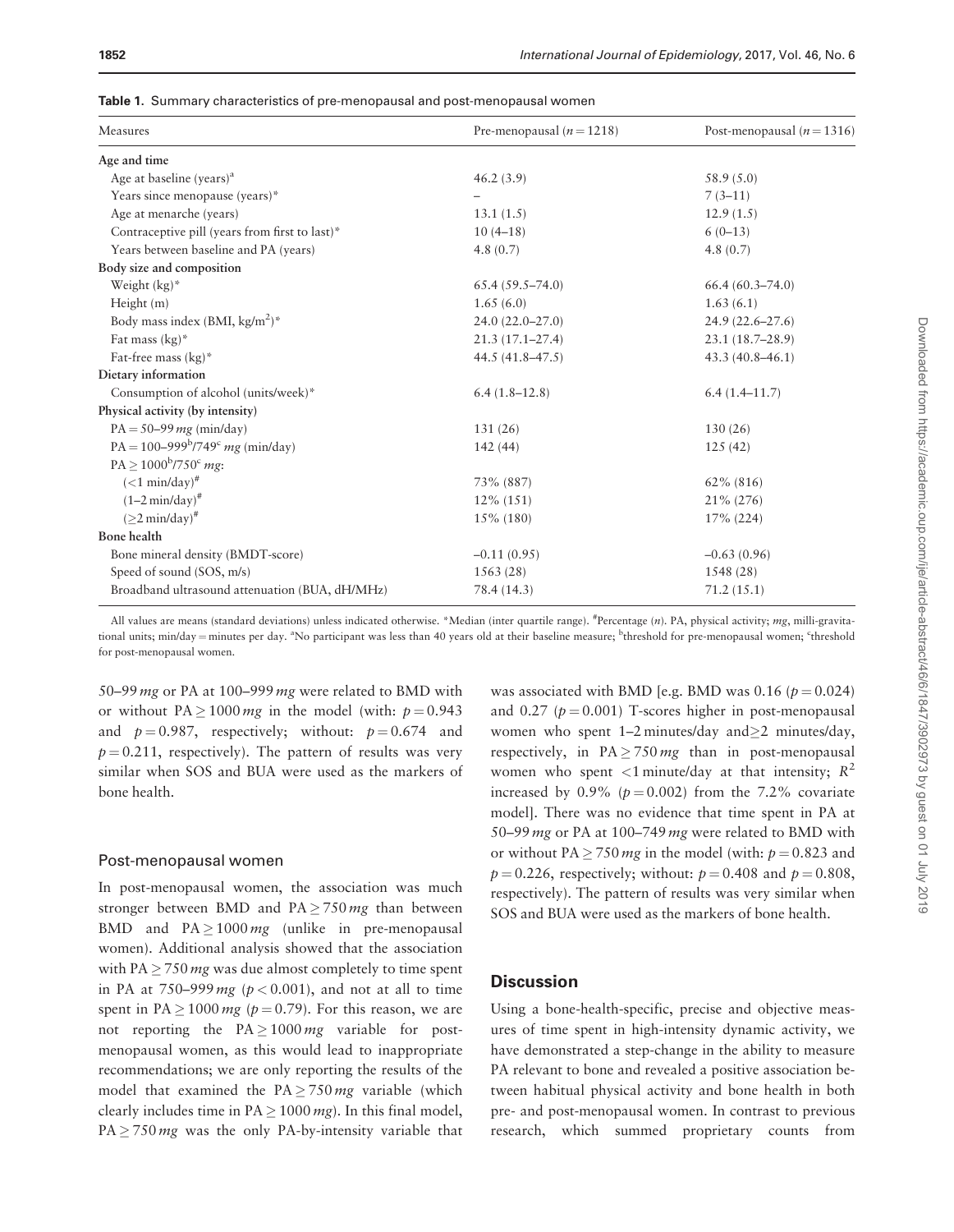| Bone health        | PA intensity                                           | Beta (unstd) | 95%CI for Beta (unstd)       | Beta (std) | $p$ -value |  |
|--------------------|--------------------------------------------------------|--------------|------------------------------|------------|------------|--|
| <b>BMD</b> T-score | PA = $50-99$ mg (per 30 min/day)                       | 0.003        | $(-0.087 \text{ to } 0.093)$ | 0.003      | 0.943      |  |
|                    | $PA = 100 - 999 mg$ (per 30 min/day)                   | $-0.0004$    | $(-0.060 \text{ to } 0.060)$ | $-0.001$   | 0.987      |  |
|                    | $PA > 1000 mg$ :                                       |              |                              |            |            |  |
|                    | (<1 min/day)                                           |              |                              |            |            |  |
|                    | $(1-2 min/day)$                                        | 0.196        | $(0.026 \text{ to } 0.366)$  | 0.068      | 0.024      |  |
|                    | (>2 min/day)                                           | 0.291        | $(0.130 \text{ to } 0.452)$  | 0.109      | < 0.001    |  |
|                    | $R^2$ change for PA $\geq$ 1000 mg = 0.012 (p = 0.001) |              |                              |            |            |  |
| $SOS$ (m/s)        | $PA = 50-99 mg$ (per 30 min/day)                       | 0.390        | $(-2.000 \text{ to } 2.770)$ | 0.011      | 0.754      |  |
|                    | $PA = 100 - 999 mg$ (per 30 min/day)                   | 0.060        | $(-1.440 \text{ to } 1.560)$ | 0.003      | 0.943      |  |
|                    | $PA \geq 1000$ mg:                                     |              |                              |            |            |  |
|                    | (<1 min/day)                                           |              |                              |            |            |  |
|                    | $(1-2 min/day)$                                        | 6.083        | $(1.021 \text{ to } 11.145)$ | 0.071      | 0.019      |  |
|                    | (>2 min/day)                                           | 9.817        | $(5.014 \text{ to } 14.620)$ | 0.123      | < 0.001    |  |
|                    | $R^2$ change for PA $\geq 1000$ mg = 0.015 (p < 0.001) |              |                              |            |            |  |
| BUA (dH/MHz)       | PA = $50 - 99 mg$ (per 30 min/day)                     | $-0.240$     | $(-1.455 \text{ to } 0.975)$ | $-0.015$   | 0.683      |  |
|                    | $PA = 100 - 999 mg$ (per 30 min/day)                   | $-0.060$     | $(-0.825 \text{ to } 0.705)$ | $-0.008$   | 0.849      |  |
|                    | $PA > 1000 mg$ :                                       |              |                              |            |            |  |
|                    | (<1 min/day)                                           |              |                              |            |            |  |
|                    | $(1-2 min/day)$                                        | 2.379        | $(-0.192 \text{ to } 4.950)$ | 0.055      | 0.070      |  |
|                    | (>2 min/day)                                           | 2.771        | $(0.332 \text{ to } 5.210)$  | 0.069      | 0.026      |  |
|                    | $R^2$ change for PA $\geq$ 1000 mg = 0.005 (p = 0.034) |              |                              |            |            |  |

<span id="page-6-0"></span>Table 2. Relationship between PA (by intensity) and measures of bone health in pre-menopausal women ( $n = 1218$ )

PA, physical activity; mg, milli-gravitational units; min/day, minutes per day; unstd, unstandardized; std, standardized; BMD T-score, age-adjusted bone mineral density; SOS, speed of sound; BUA, broadband ultrasound attenuation; Beta, beta-coefficient from multiple regression analysis; CI, confidence interval.

| Bone health        | PA intensity                                          | Beta (unstd) | 95%CI for Beta (unstd)       | Beta (std) | $p$ -value |  |  |
|--------------------|-------------------------------------------------------|--------------|------------------------------|------------|------------|--|--|
| <b>BMD</b> T-score | $PA = 50 - 99 mg$ (per 30 min/day)                    | $-0.008$     | $(-0.085 \text{ to } 0.065)$ | $-0.008$   | 0.823      |  |  |
|                    | $PA = 100-749 mg$ (per 30 min/day)                    | $-0.032$     | $(-0.092 \text{ to } 0.028)$ | $-0.047$   | 0.226      |  |  |
|                    | $PA \geq 750$ mg:                                     |              |                              |            |            |  |  |
|                    | (<1 min/day)                                          |              |                              |            |            |  |  |
|                    | $(1-2 min/day)$                                       | 0.156        | $(0.021 \text{ to } 0.292)$  | 0.066      | 0.024      |  |  |
|                    | (>2 min/day)                                          | 0.272        | $(0.114 \text{ to } 0.431)$  | 0.107      | 0.001      |  |  |
|                    | $R^2$ change for PA > 750 mg = 0.009 (p = 0.002)      |              |                              |            |            |  |  |
| SOS(m/s)           | $PA = 50 - 99 mg$ (per 30 min/day)                    | $-0.360$     | $(-2.475 \text{ to } 1.755)$ | $-0.012$   | 0.731      |  |  |
|                    | $PA = 100-749 mg$ (per 30 min/day)                    | $-0.840$     | $(-2.340 \text{ to } 0.660)$ | $-0.042$   | 0.277      |  |  |
|                    | $PA > 750 mg$ :                                       |              |                              |            |            |  |  |
|                    | (<1 min/day)                                          |              |                              |            |            |  |  |
|                    | $(1-2 min/day)$                                       | 4.660        | $(0.693 \text{ to } 8.628)$  | 0.068      | 0.021      |  |  |
|                    | (>2 min/day)                                          | 8.031        | $(3.386 \text{ to } 12.677)$ | 0.108      | < 0.001    |  |  |
|                    | $R^2$ change for PA $\geq$ 750 mg = 0.009 (p = 0.002) |              |                              |            |            |  |  |
| BUA (dH/MHz)       | $PA = 50-99 mg$ (per 30 min/day)                      | 0.016        | $(-1.109 \text{ to } 1.141)$ | 0.001      | 0.977      |  |  |
|                    | $PA = 100-749 mg$ (per 30 min/day)                    | $-0.538$     | $(-1.348 \text{ to } 0.272)$ | $-0.050$   | 0.187      |  |  |
|                    | $PA > 750 mg$ :                                       |              |                              |            |            |  |  |
|                    | $(<1$ min/day)                                        |              |                              |            |            |  |  |
|                    | $(1-2 min/day)$                                       | 2.098        | $(-0.004 \text{ to } 4.200)$ | 0.057      | 0.050      |  |  |
|                    | (>2 min/day)                                          | 3.734        | $(1.273 \text{ to } 6.196)$  | 0.093      | 0.003      |  |  |
|                    | $R^2$ change for PA $\geq$ 750 mg = 0.007 (p = 0.008) |              |                              |            |            |  |  |

Table 3. Relationship between PA (by intensity) and measures of bone health in post-menopausal women ( $n = 1316$ )

PA, physical activity; mg, milli-gravitational units; min/day, minutes per day; unstd, unstandardized; std, standardized; BMD T-score, age-adjusted bone mineral density; SOS, speed of sound; BUA, broadband ultrasound attenuation; Beta, beta-coefficient from multiple regression analysis; CI, confidence interval.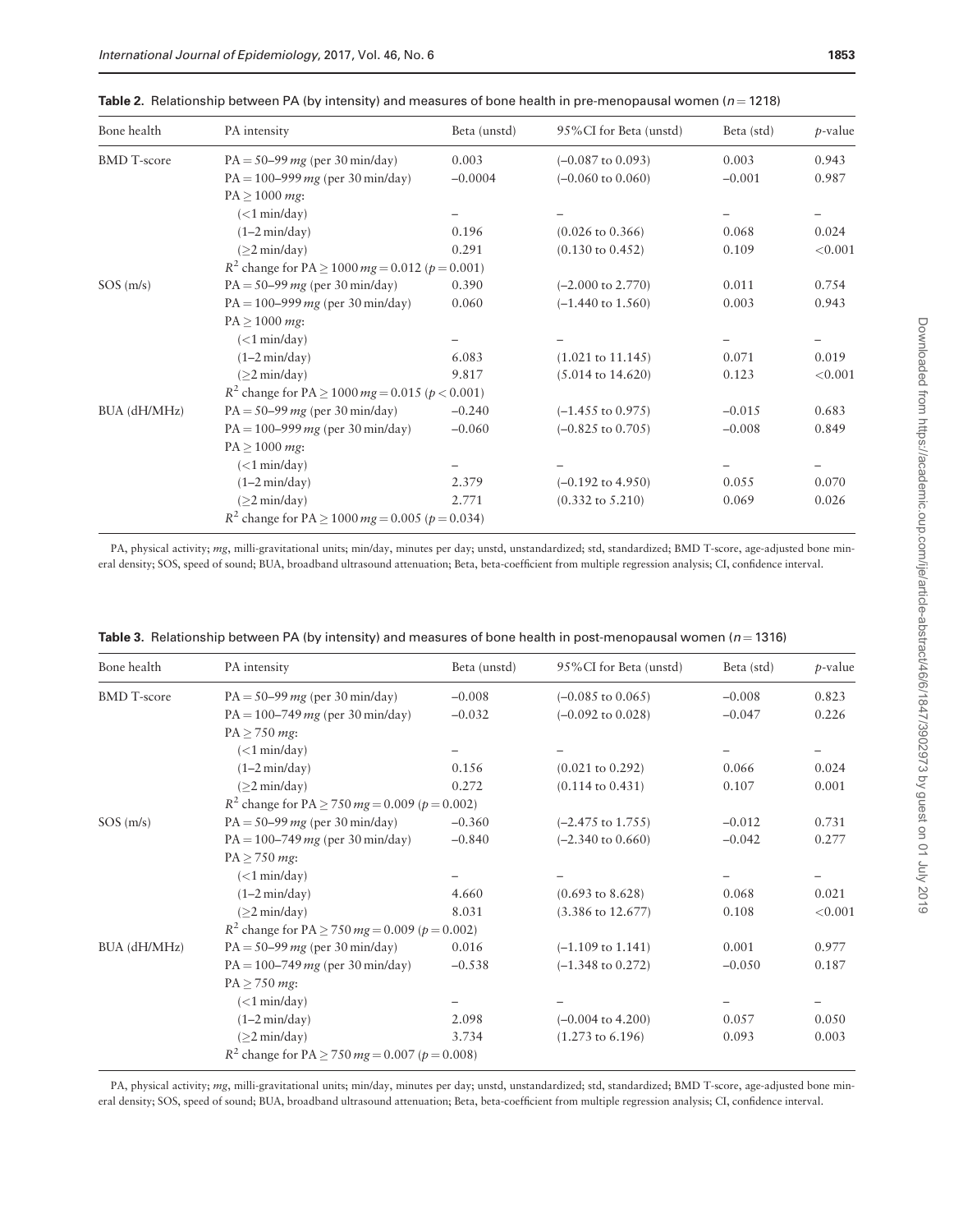commercially available accelerometers over 15- or 60-second epochs, $15,16$  $15,16$  the averaging of raw accelerations over 1-second epochs ensured that brief bursts of high-intensity habitual PA more relevant to bone were captured, enabling bone-specific intensity thresholds to be applied. With a view to developing realistic and achievable bone- and population-specific public health messages, it is promising to find that relatively small amounts (1–2 minutes) of habitual PA at  $\geq$ 1000 mg in pre-menopausal and  $\geq$ 750 mg in post-menopausal women are positively associated with measures of bone health. High-impact activity is generally considered necessary to stimulate bone cells to benefit  $BMD<sub>13</sub>$  $BMD<sub>13</sub>$  $BMD<sub>13</sub>$  but this osteogenic effect has not always been found in post-menopausal women.<sup>[29](#page-9-0)</sup>

To explain why bone-health measures are associated with a different threshold of intensity in pre- and postmenopausal women, it is possible as a result of bone strength declining with age that a lower-intensity activity in post-menopausal women produces a local bone strain equivalent to a higher-intensity activity in pre-menopausal women[.33](#page-9-0) This is further supported by higher loading rates in mature women (55 BW/s,  $\pm$ 9) compared with younger women (37 BW/s,  $\pm$ 8) when running at the same speed.<sup>34</sup> Therefore, a lower threshold of high-intensity activity  $(750 \, mg$  equivalent to a slow jog) in post-menopausal women may provide the same mechanical stimulation as a higher threshold of high-intensity activity (e.g. 1000 mg) equivalent running at 10 km/h) in pre-menopausal women. By extension, it may also be interesting to consider the potential for a lower intensity of activity to create sufficient local strain to stimulate bone formation in a less healthy population with lower levels of bone health. However, the close proximity of BMDT-scores of the excluded and included participants observed in the current study (–0.21 and –0.11, respectively, for pre-menopausal women and – 0.72 and –0.63, respectively, for post-menopausal women) suggests that the activity intensities associated with bone health in each excluded menopausal group may not be that dissimilar to respective intensities of the included samples. Nonetheless, it would be interesting to further explore these intensities in a wider, potentially less healthy population with full consideration of a comprehensive list of covariates relevant to the sample.

To our knowledge, no other research producing dynamic measures of acceleration (ENMO) from raw accelerations (100 Hz) averaged over 1-second epochs to quantify PA relevant to bone is available for comparison. However, methods using a non-commercial uniaxial waist-worn accelerometer with an on-board processor to count the number of impact peaks in vertical acceleration during an activity intervention found that positive changes in BMD and calcaneal BUA were evident from fewer than 100 daily

impacts over  $3.9 g$  (standard acceleration due to gravity) a threshold that is indicative of running and jumping. $30$ This supports the positive associations found for time spent above magnitudes equivalent to running in the present study.

Our results are counter to reports of osteogenic benefits $35$  and changes in bone structural properties $8$  from walking, which yield average (1-second epochs) accelerations of  $170 \, mg$  during steady-state activity.<sup>19</sup> A high number (approximately 8500) of peak accelerations at low intensity (0.3–1 g represents walking<sup>30</sup>) have been found to significantly predict changes in bone structure, e.g. circum-ference and cortical thickness at the proximal tibia.<sup>[8](#page-8-0)</sup> Given that low-level stimulations normally 'ignored' by bone may become highly anabolic if performed at higher frequencies,  $36,37$  it may be that osteogenic benefits from lower-intensity accelerations averaged over 1-second epochs can only be recognized if wider characteristics of PA frequency, bout length and intermittence are also described[.8,](#page-8-0)[38,39](#page-9-0) Therefore, further research should also consider the temporal characteristics of PA such as the distribution of activity bouts and rest periods over discrete periods of time.<sup>[8](#page-8-0),[13,](#page-8-0)[22,40,41](#page-9-0)</sup>

The development of a primary population-based strategy to increase PA at all ages in order to prevent osteoporosis and reduce the risk of fragility fractures has been limited by a scarcity of research that has accurately determined the influence of exercise intervention type, uptake and compliance on bone-health outcomes using precise, objective measurements of PA.[2,14](#page-8-0) This study demonstrates that the method used to analyse raw accelerations from commercially available tri-axial wrist-worn monitors, typically employed in large population studies, can be used to precisely and objectively capture high-intensity PA relevant to bone. This could be used to evaluate the influence of PA interventions on bone health and to inform the development of manageable PA guidelines specific to bone.

A number of limitations of the present study are acknowledged. Averaging accelerations over 1-second epochs captured high-intensity activity relevant to bone more accurately than previous studies summing counts over 15- or 60-second epochs; however, it was not possible to count the magnitude of individual peaks in raw acceleration using this method. The thresholds used in this study, however, were specific to the intensities of activity beneficial to bone and are meaningful in that they can be described in relation to running speed and duration. In UK Biobank, accelerometer data were collected from monitors worn on the dominant wrist, whereas our thresholds and those of Hildebrand *et al.*<sup>[19](#page-9-0)</sup> were developed using the nondominant wrist. Evidence suggests, however, that differences in accelerometer output between the dominant and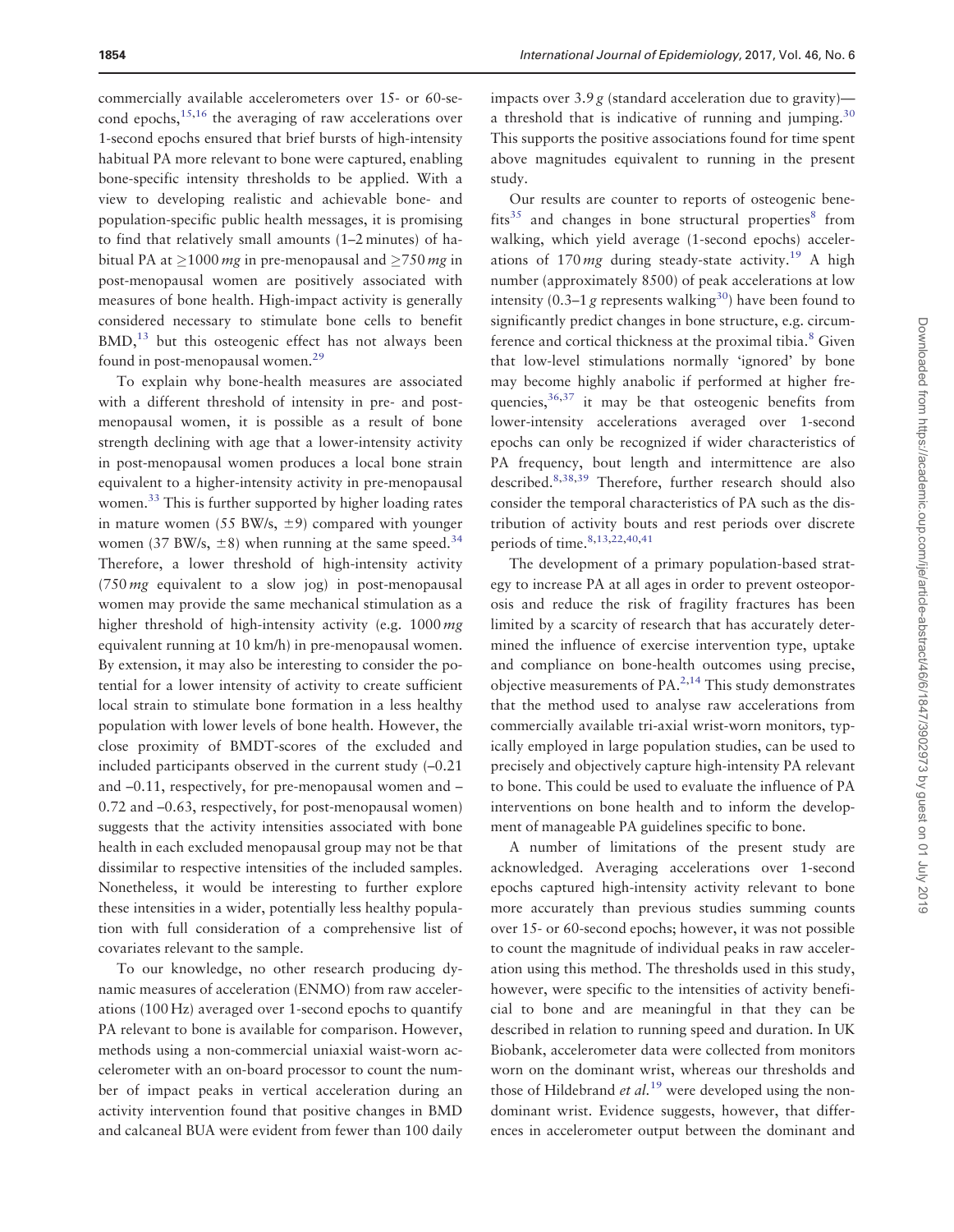<span id="page-8-0"></span>non-dominant wrist are minimal at higher intensities.<sup>[31](#page-9-0)</sup> Therefore, unless an activity that dominates on one side is taking place, e.g. racket sports, these high-intensity thresholds are likely appropriate for either wrist. It should also be acknowledged that accelerometers only measure acceleration and are not able to capture loading, e.g. from resistance-type training, which can also benefit bone health.

QUS measurements were used in UK Biobank rather than the current gold standard of DXA for measuring bone, as it provides a radiation-free and inexpensive method for measuring the density and micro-architectural properties of bone. The ultrasound-derived modulus of elasticity, as measured by the SOS, correlates strongly with values of bone-breaking strength derived from static loading, whereas BUA values are reported to be dependent upon trabecular orientation in vitro and to be significantly associated with bone structure independently of BMD. These results can be combined to provide a single estimate, which is an analogue of BMD.<sup>42</sup> Whereas QUS is not used clinically in the UK, it provides a useful research tool to measure calcaneal estimated BMD and is affected by weight-bearing activity, with the calcaneus having a trabecular content similar to that of the spine and representing more metabolically active bone, which is likely to respond to mechanical and hormonal stimuli more rapidly than cortical bone sites. $42$  Finally, as this is a crosssectional study, it may be susceptible to reverse causality whereby time spent being physically active at a high intensity could be influenced by bone health.

In conclusion, using precise, objective measures of highintensity dynamic activity, we found that 1–2 minutes per day of high-intensity dynamic PA, equivalent to running in pre-menopausal women and slow jogging in postmenopausal women, is associated with better bone health.

## Funding

This work was supported by an internal grant from the University of Exeter (UK) Project Development Fund (Science). No external sources of funding were accessed.

## Acknowledgements

This research has been conducted using the UK Biobank Resource (Reference 10995). A.R. is with the National Institute for Health Research (NIHR) Biomedical Research Centre based at University Hospitals of Leicester and Loughborough University, the National Institute for Health Research Collaboration for Leadership in Applied Health Research and Care—East Midlands (NIHR CLAHRC—EM) and the Leicester Clinical Trials Unit. The views expressed here are those of the authors and not necessarily those of the NHS, the NIHR or the Department of Health.

Conflict of interest: The authors have no conflicts of interest to declare.

## **References**

- 1. Kanis JA. Diagnosis of osteoporosis and assessment of fracture risk. The Lancet 2002;359:1929–36.
- 2. National Osteoporosis Guideline Group. Osteoporosis—clinical guideline for prevention and treatment: Executive Summary, updated January 2016. [https://www.shef.ac.uk/NOGG/NOGG\\_](https://www.shef.ac.uk/NOGG/NOGG_Executive_Summary.pdf) [Executive\\_Summary.pdf](https://www.shef.ac.uk/NOGG/NOGG_Executive_Summary.pdf) (25 April 2017, date last accessed).
- 3. Mitchell P, Dolan L, Sahota O et al. Osteoporosis in the UK at breaking point. UK. 2010. [http://www.ilcuk.org.uk/images/up](http://www.ilcuk.org.uk/images/uploads/publication-pdfs/pdf_pdf_143.pdf) [loads/publication-pdfs/pdf\\_pdf\\_143.pdf](http://www.ilcuk.org.uk/images/uploads/publication-pdfs/pdf_pdf_143.pdf) (25 April 2017, date last accessed).
- 4. Burge R, Dawson-Hughes B, Solomon DH et al. Incidence and economic burden of osteoporosis-related fractures in the United States, 2005–2025. J Bone Miner Res 2007;22:465–75.
- 5. Bass S, Pearce G, Bradney M et al. Exercise before puberty may confer residual benefits in bone density in adulthood: studies in active prepubertal and retired female gymnasts. J Bone Miner Res 1998;13:500–7.
- 6. Carter MI, Hinton PS. Physical activity and bone health. Missouri Med 2014;111:59–64.
- 7. Weaver CM, Gordon CM, Janz KF et al. The National Osteoporosis Foundation's position statement on peak bone mass development and lifestyle factors: a systematic review and implementation recommendations. Osteoporosis Int 2016;27:1281–1386.
- 8. Vainionpää A, Korpelainen R, Vihriälä E et al. Effect of impact exercise and its intensity on bone geometry in weight-bearing tibia and femur. Bone 2007;40:604–11.
- 9. Jämsä T, Ahola R, Korpelainen R. Measurement of osteogenic exercise—how to interpret accelerometric data? Frontiers in Physiol 2011;2:73.
- 10. O'Donovan G, Blazevich AJ, Boreham C et al. The ABC of Physical Activity for Health: a consensus statement from the British Association of Sport and Exercise Sciences. J Sports Sci 2010;28:573–91.
- 11. Garber CE, Blissmer B, Deschenes MR et al. American College of Sports Medicine position stand: quantity and quality of exercise for developing and maintaining cardiorespiratory, musculoskeletal, and neuromotor fitness in apparently healthy adults: guidance for prescribing exercise. Med Sci Sports Exerc 2011;43:1334–59.
- 12. Robling AG, Hinant FM, Burr DB et al. Improved bone structure and strength after long-term mechanical loading is greatest if loading is separated into short bouts. J Bone Miner Res 2002;17:1545–54.
- 13. Turner CH, Robling AG. Designing exercise regimens to increase bone strength. Exerc Sport Sci Rev 2003;31:45–50.
- 14. Peto L, Allaby M. January Screening for Osteoporosis in Postmenopausal Women: A Report for the UK National Screening Committee. Oxford, UK: Solutions for Public Health. 2013.<http://legacy.screening.nhs.uk/osteoporosis> (25 April 2017, date last accessed).
- 15. Gába A, Kapus O, Pelclová J et al. The relationship between accelerometer-determined physical activity (PA) and body composition and bone mineral density (BMD) in postmenopausal women. Arch Gerontology and Geriatrics;54:e315–21.